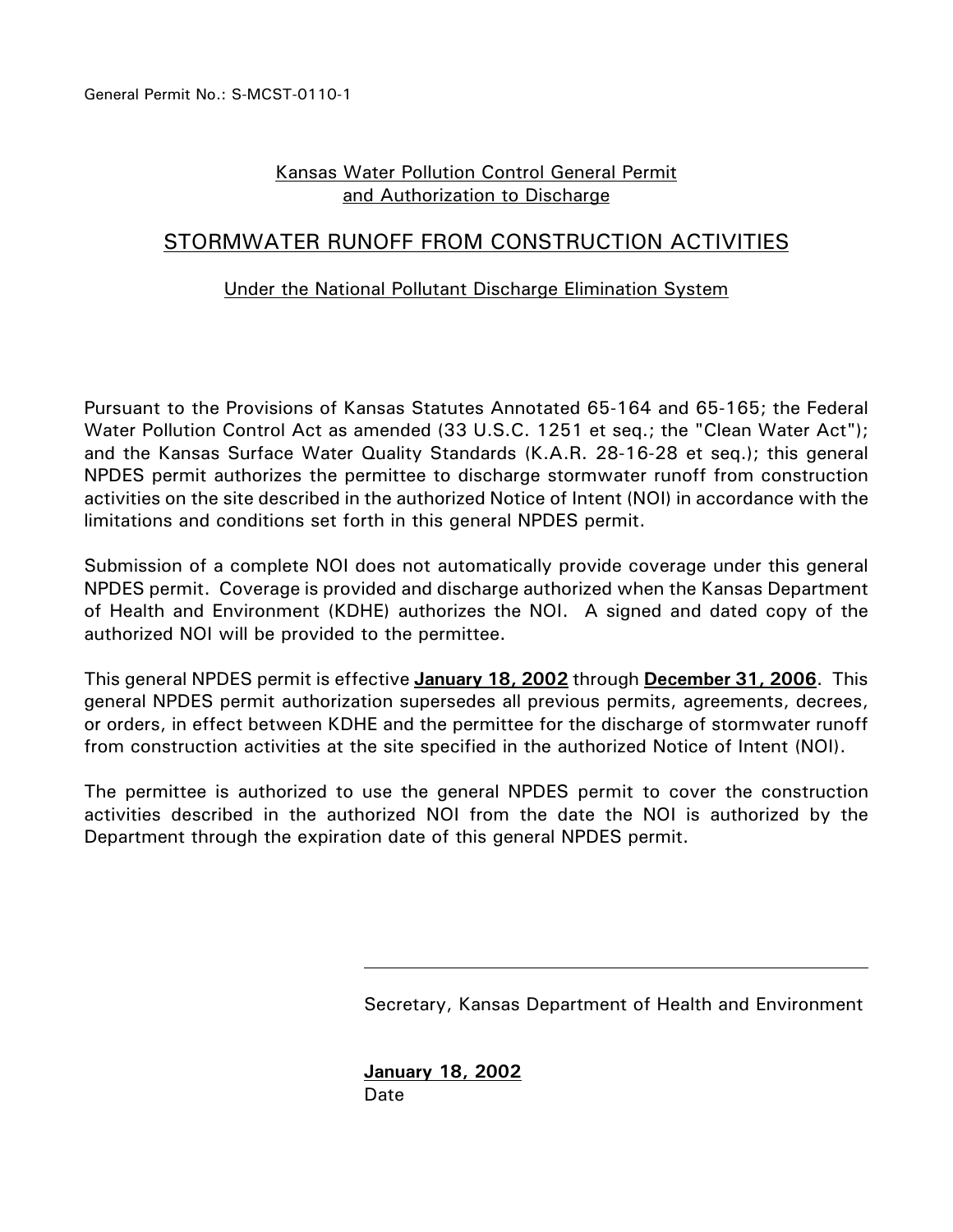#### General Permit No.: S-MCST-0110-1

#### **AUTHORIZED ACTIVITY DESCRIPTION:**

#### **Large Construction Activity**

**Large construction activity consists of any activity (e.g. clearing, grubbing, excavating, grading, etc.) which disturbs a cumulative total of five (5.0) or more acres or that is part of a larger common plan of development or sale which will disturb a cumulative total of five or more acres.**

#### **Small Construction Activity**

**On or before January 9, 2003, owners or operators who may discharge stormwater runoff from small construction activity on or after March 10, 2003 shall apply for authorization to discharge stormwater runoff from their construction site. Small construction activity consists of any activity (e.g. clearing, grubbing, excavating, grading, etc.) which disturbs a cumulative total area equal to one (1.0) acre; or greater than one (1.0) acre and less than five (5.0) acres. Activity which disturbs less than one (1.0) acre is considered to be small construction activity when the site is part of a larger common plan of development or sale which will disturb a cumulative total area equal to one (1.0) acre; or greater than one (1.0) acre and less than five (5.0) acres.** 

Upon issuance of this General Permit, owners or operators who intend to engage in large construction activity or, after March 9, 2003 in small construction activity, shall obtain authorization to discharge stormwater runoff from construction activities under this general NPDES permit prior to commencing construction at the project site. To obtain authorization to discharge stormwater runoff, the owner or operator of a construction site shall submit a Notice of Intent (NOI) at least 60 days prior to removing vegetation or disturbing soil at the site. To be authorized, the NOI shall be submitted in accordance with Part IV of this general NPDES permit. The authorized NOI represents authorization by the Kansas Department of Health and Environment (KDHE) to discharge stormwater runoff from construction activities under the provisions of this general NPDES permit. When KDHE authorizes the NOI for a construction site, the owner or operator is authorized to discharge stormwater runoff from construction activities under the provisions of this general NPDES permit and may commence construction at the construction site described in the NOI in accordance with the terms and conditions expressed in this general NPDES permit and in conformance with the stormwater pollution prevention plan developed for the site.

Rather than submitting an NOI, owners or operators who intend to engage in small construction activity may request a rainfall erosivity waiver. To receive a waiver, the owner or operator of a construction site shall submit a rainfall erosivity waiver application form at least 60 days prior to removing vegetation or disturbing soil at the site. To be authorized, the small construction activity must have a low predicted rainfall potential which corresponds to a rainfall erosivity factor of less than 5 as calculated by the Revised Universal Soil Loss Equation [RUSLE]. The rainfall erosivity waiver application form is available on the Kansas Stormwater Website **(see endnote 1, page 13)**. Copies can also be obtained by writing to KDHE at the address on page 10. Prior to commencing construction, the owner or operator must receive a copy of the authorized rainfall erosivity waiver from KDHE.

Owners or operators of construction activities which disturb less than one acre (<1.0 acres), and which are not part of larger common plan of development or sale, must have authorization to discharge stormwater runoff from construction activities under this general NPDES permit when KDHE believes the water quality impact warrants consideration.

Any owner or operator who is subject to NPDES permit requirements for stormwater runoff from construction activities and who discharges stormwater runoff from construction activities prior to receiving authorization from KDHE is in violation of both State and Federal laws.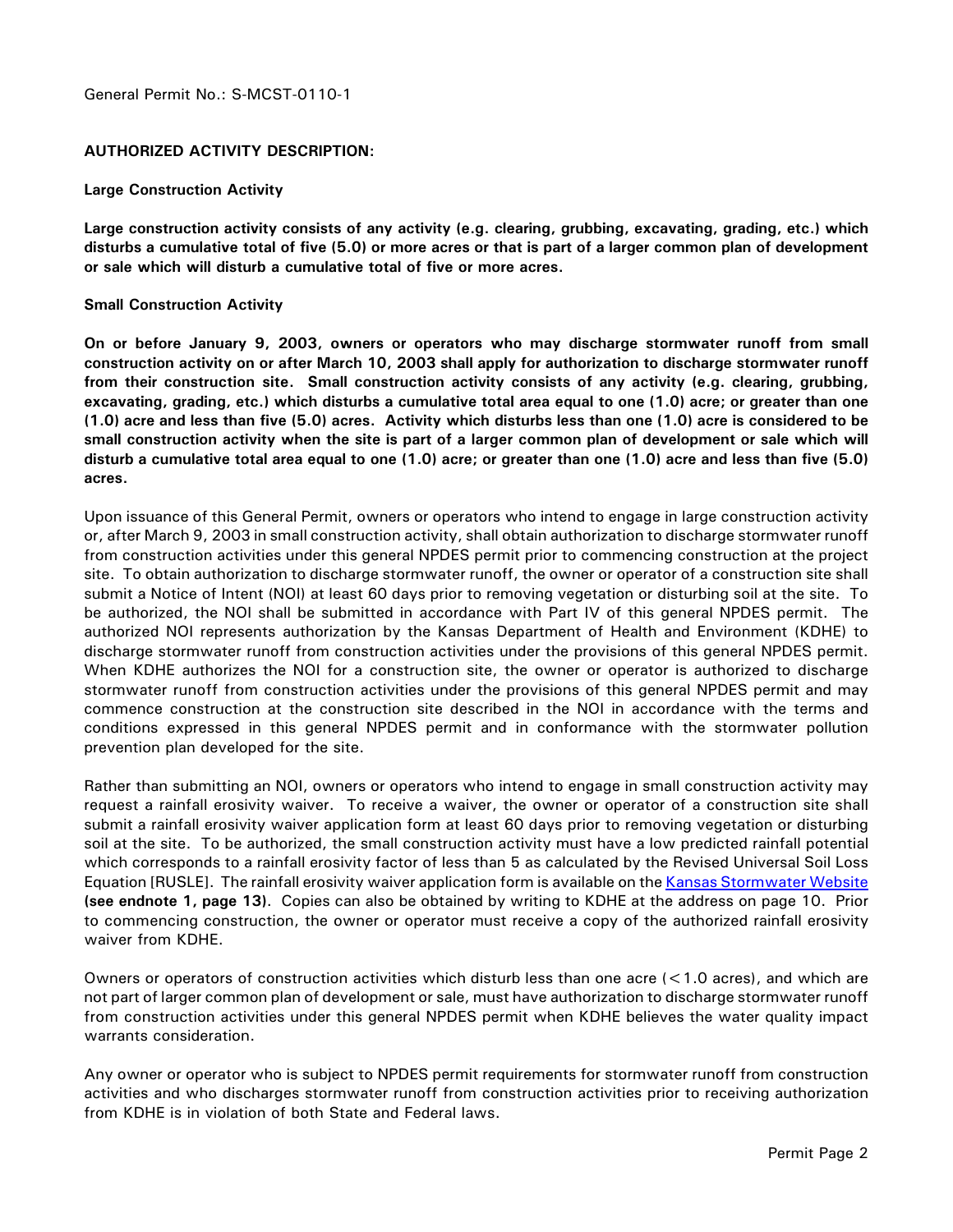#### **PREFACE**

The purpose of this general permit is to implement the Federal Water Pollution Control statutes and regulations; permit discharges of stormwater runoff from construction sites subject to National Pollutant Discharge Elimination System (NPDES) permit requirements; protect the waters of the State; and minimize off site migration of sediments and contaminants.

This general permit does not authorize the placement of fill materials in flood plains, the obstruction of stream flow, directing stormwater runoff across private property, increasing stormwater runoff flow, changing the channel of a defined drainage course, etc. This general permit is intended to address only the quality of the stormwater runoff and to minimize off site migration of sediments and contaminants.

The issuance of an authorization to discharge under this general NPDES permit allows a project owner or operator, after implementation of the project site stormwater pollution protection plan, to commence construction site soil disturbing activities which will produce or potentially produce a discharge of contaminated stormwater into waters of the State of Kansas. Applicants for coverage under this general NPDES permit which have the potential to impact threatened or endangered species or historical sites can obtain information regarding regulatory requirements or special conditions which may be applicable to the activities covered by this permit from the Kansas Department of Wildlife and Parks or the Kansas State Historical Society respectively.

Other appropriate agencies should be contacted to determine the need for additional permits, authorizations, or requirements, if any. In particular the applicant should contact the **local separate storm sewer agency (see endnote 2, page 14)**. Other agencies the applicant should contact include the United States Army Corps of Engineers; Kansas Department of Agriculture, Division of Water Resources; and any other local governments or agencies which are not listed herein that may have jurisdiction.

Authorization to Discharge under this general permit does not constitute approval of the project under the provisions of the Environmental Coordination Act, K.S.A. 82a-326(a)(4) and (b).

# **Part I. WHO MUST APPLY**

The owner or operator of any project which may discharge stormwater runoff from construction activities must have authorization to discharge stormwater runoff from construction activities under this general NPDES permit, or must apply for coverage under an individual NPDES permit.

Owners or operators of large construction activities which may disturb five or more acres, or are part of a larger common plan of development or sale which may disturb a cumulative total of five or more acres, must have authorization to discharge stormwater runoff from construction activities.

Owners or operators of small construction activities that are in progress on or begin after March 10, 2003 must have authorization to discharge stormwater runoff from construction activities under this general NPDES permit. Small construction activities are those which may disturb one acre or more, and less than five acres, or which are part of a larger common plan of development or sale which may disturb a cumulative total area of one acre or more, and less than five acres.

Owners or operators of construction activities which disturb less than one acre (<1.0 acres), and which are not part of larger common plan of development or sale, must have authorization to discharge stormwater runoff from construction activities under this general NPDES permit when KDHE believes the water quality impact warrants consideration.

Most municipalities are presently exempt from the general NPDES permit requirements for discharging stormwater runoff from large or small construction activities. On or after March 10, 2003, all MS4 operators engaged in large or small construction activities must have authorization to discharge stormwater runoff from construction activities under this general NPDES permit.

## **Part II. WHAT THIS PERMIT COVERS**

This general permit authorizes the discharge of stormwater runoff from construction activities until the project is complete and final stabilization is achieved.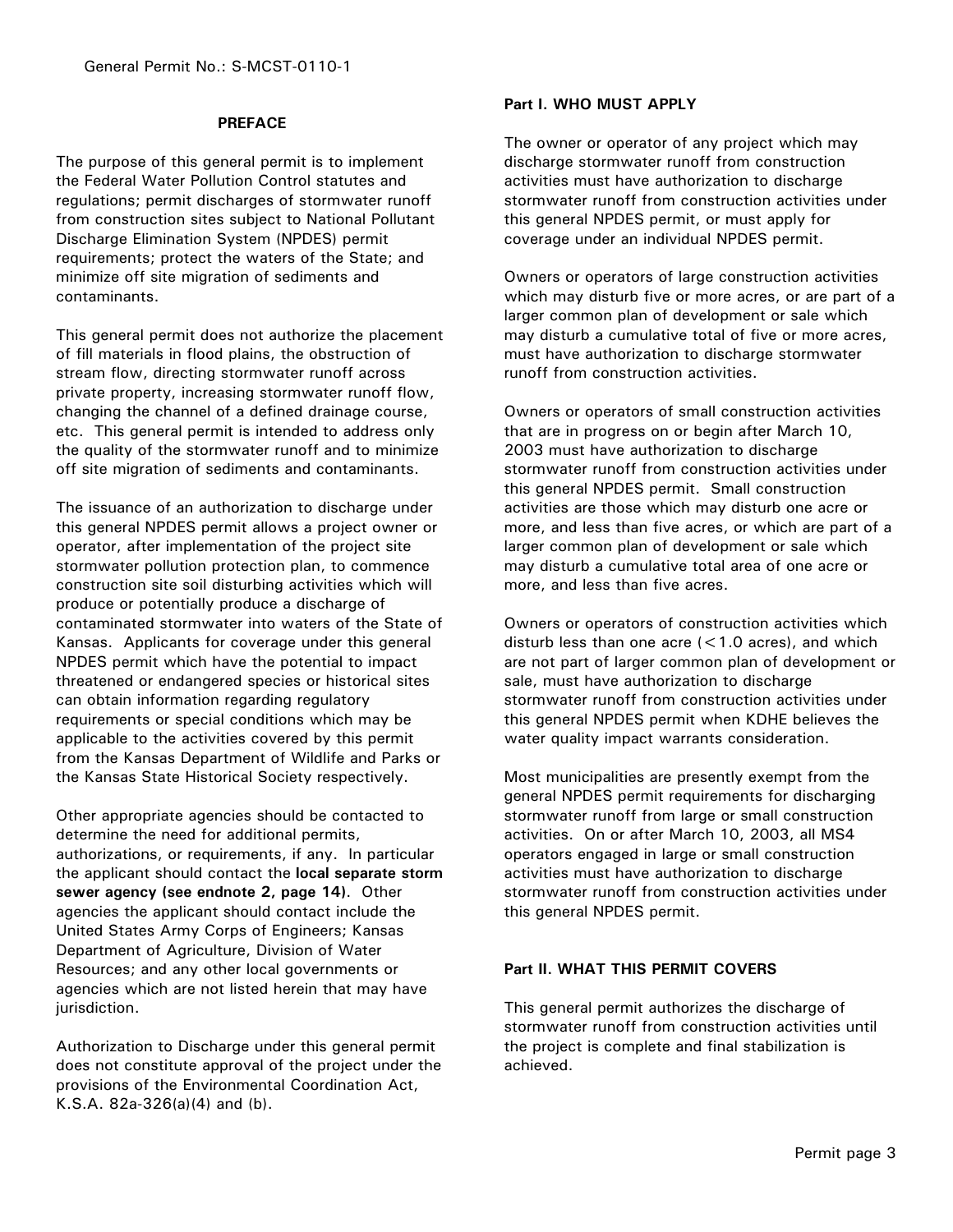Upon issuance of this General Permit, owners or operators who intend to engage in large construction activity, or small construction activity in progress after March 9, 2003, must receive authorization to discharge stormwater runoff from construction activities.

This general permit also authorizes the following nonstormwater discharges from construction sites during the life of the project:

- 1. flushing water hydrants and potable water lines,
- 2. water without cleansers, detergents, solvents or additives used for rinsing streets or structures; and
- 3. irrigation to establish vegetation.

# **Part III. WHAT THIS PERMIT OR THE RAINFALL EROSIVITY WAIVER DOES NOT COVER**

KDHE cannot authorize a discharge of stormwater runoff from construction activities which violates the provisions of this general NPDES permit.

This general NPDES permit does **not** authorize:

- 1. construction activities on sites within Kansas which are located on Indian lands, **(see endnote 3, page 14);**
- 2. construction activities which may discharge stormwater runoff one-half stream mile or less from a Critical Water Quality Management Area; an Exceptional State Water; an Outstanding National Resource Water; or a Special Aquatic Life Use Water unless KDHE specifically grants coverage by this general permit **(see endnote 4, page 14)**;
- 3. construction activities which may discharge stormwater runoff which violates the Kansas Surface Water Quality Standards;
- 4. construction activities which may discharge stormwater runoff which violates the applicable requirements of a local stormwater pollution prevention program;
- 5. construction activities which may adversely affect threatened or endangered species as listed in K.A.R. 115-15-1 et seq.; and
- 6. construction activities which may affect any identified historical or archeological sites listed or eligible for listing on the National Register of Historic Places.

This general NPDES permit does not relieve the permit holder of the obligation to obtain other approvals, permits, licenses, or documents of sanction which may be required by other federal, state, or local government agencies.

This general permit also does not authorize any other discharge of sewage, pollutants or wastewater to waters of the State including for example:

> hazardous substances or oil from an on-site spill or improper handling and disposal practices;

wash and/or rinse waters from concrete mixing equipment including ready mix concrete trucks; or

wastewater generated from wet air pollution control equipment for asphalt plants, or the containment of scrubber water in lined ponds.

KDHE reserves the right to deny coverage under this general permit to applicants for stormwater runoff from construction or earth disturbing activities at sites which have contaminated soils which will be disturbed by the construction activity.

# **Individual Permits Required due to Denial or Non-Compliance**

If the NOI for coverage under this general NPDES permit is denied by KDHE, then the applicant is not eligible for coverage under this general permit and shall apply for an individual NPDES permit.

The permittee shall apply for an individual NPDES permit at least 180 days prior to commencing construction Construction shall not commence until the individual NPDES permit is issued.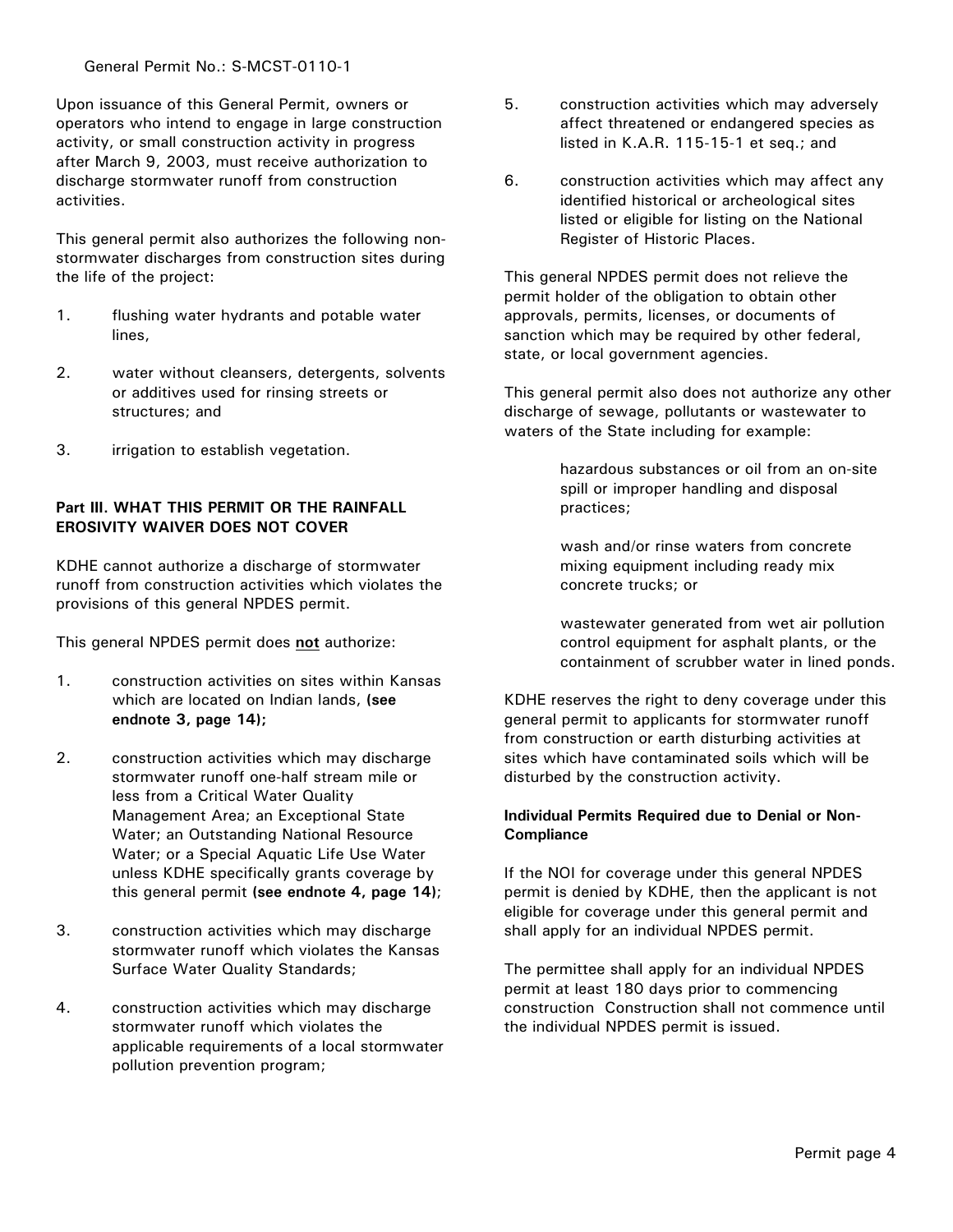# **Part IV. HOW TO APPLY**

Submission of a Notice of Intent (NOI) for Stormwater Runoff From Construction Activities requests authorization for coverage under this general NPDES permit. **Completion of the NOI does not provide automatic coverage under the general permit.**  Coverage under this general permit begins when KDHE authorizes the discharge of stormwater runoff from construction activities.

To receive authorization to discharge stormwater runoff, the owner or operator of a construction site shall submit a Notice of Intent (NOI) at least 60 days prior to removing vegetation or disturbing soil at the site. To be authorized, the NOI shall be submitted in accordance with this part of the general NPDES permit.

Requests for waiving any of the applicable requirements of this general NPDES permit will not be considered unless accompanied by the appropriate plans or proposals which support the request.

An NOI can be downloaded from the KDHE Stormwater Website **(see endnote 1, page 13)** or obtained from KDHE at the address given in Part IX of this general NPDES permit.

A complete application for coverage under the general permit must be submitted or it will not be processed. To be considered complete an NOI must bear an authorized signature; and be accompanied by the annual permit fee for the first year; an erosion control plan describing the measures which will be taken to prevent stormwater contamination; a detailed site plan identifying the location of controls or best management practices; and a map of the construction site including the location stormwater runoff leaves the site and the receiving waters. The Stormwater Pollution Prevention plan does not have to accompany the NOI.

Enclose a check for the first year of the annual permit fee specified in K.A.R. 28-16-56 et seq. as amended. Make the check payable to "KDHE". Per K.A.R. 28-16-56 et seq., as amended, the current annual permit fee for this general permit is \$60. An annual bill will be sent to the contact person requesting a permit fee until such time as the permit holder submits a Notice of Termination (NOT).

The applicant needs to submit a copy of the authorized NOI and all supporting documentation to the operator of the local Municipal Separate Storm Sewer System (MS4) and obtain any permits or approvals which may be required under the local Stormwater Management Program. A partial list of MS4 operators which have, or which may have, a Stormwater Management Program is available on the KDHE Stormwater Website **(endnote 1, page 13)** or upon written request to KDHE Bureau of Water Industrial Programs Section.

# **Part V. STARTING CONSTRUCTION ACTIVITY**

The owner or operator who has applied for coverage under this general NPDES permit is not authorized to discharge stormwater runoff from construction activities described in the NOI until receiving authorization from KDHE for the discharge.

When the owner or operator receives the authorized NOI for the construction project, the owner or operator may commence construction at the site described in the authorized NOI under the provisions of this general NPDES permit.

A copy of the authorized NOI for the specific project shall be posted at the construction site or shall be readily available at the permit site.

# **Part VI. CONTINUING CONSTRUCTION ACTIVITY**

To maintain a valid permit for the duration of the project, the permit holder shall pay an annual permit fee as specified in K.A.R. 28-16-56 et seq. as amended. Make the check payable to "KDHE". An annual bill will be sent to the contact person requesting a permit fee until such time as the permit holder submits a Notice of Termination (NOT).

This general permit will expire **December 31, 2006**. Should KDHE through no fault of the permit holder fail to issue a new permit with an effective date on or before the expiration date of the previous permit, the conditions of this general NPDES permit continue in force until the effective date of a new general NPDES permit.

The permit holder who has a valid authorization to discharge stormwater runoff from construction activity under the conditions of the expiring general NPDES permit will continue to be covered until the effective date of the new permit. Any construction project which commences prior to the expiration date of this general NPDES permit shall abide by the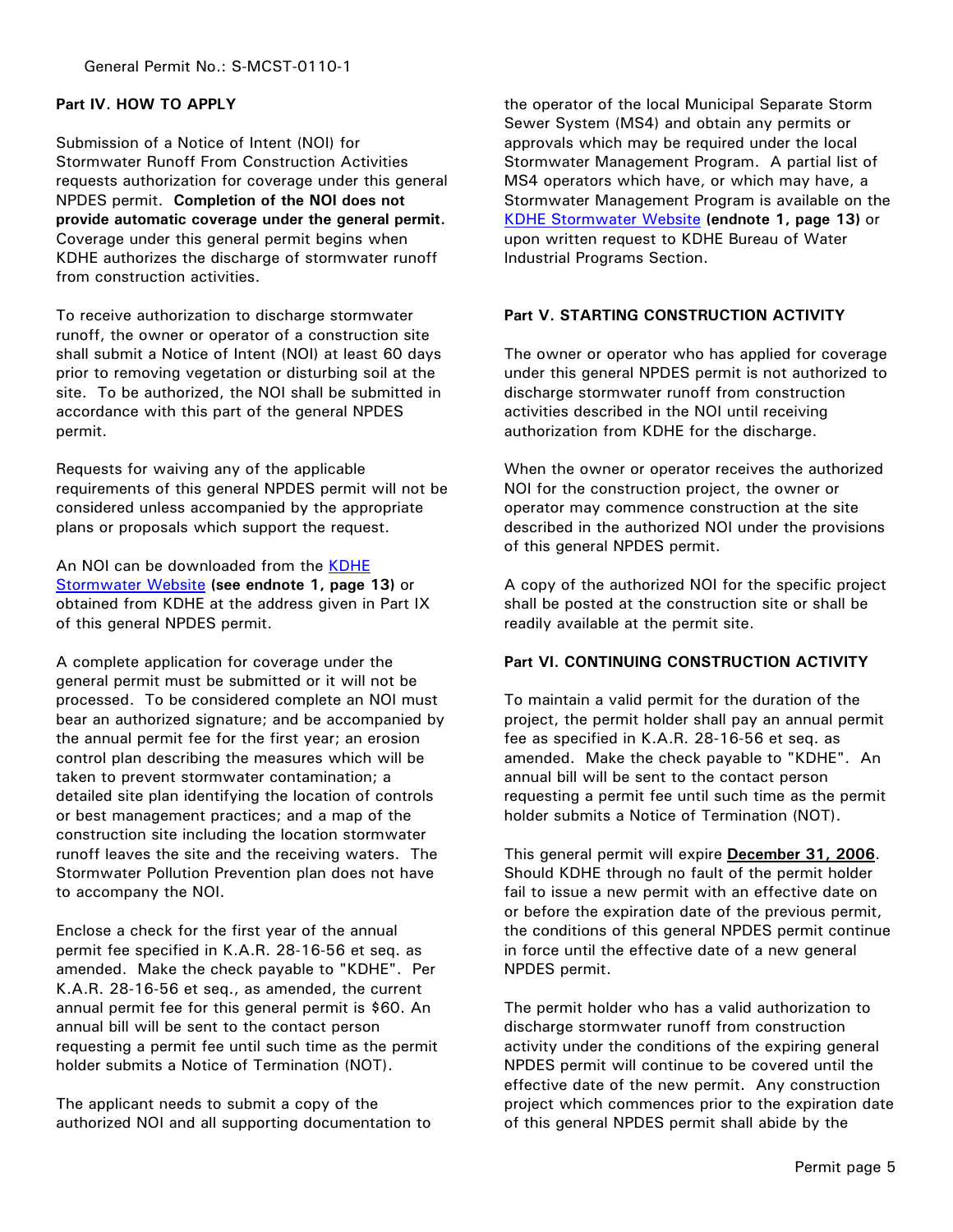conditions of this general permit until the effective date of the successor general permit. Upon the effective date of the successor general NPDES permit, the permit holder shall abide by the terms and conditions of the successor general permit.

The permit holder who has submitted a timely and complete application for coverage under this general NPDES permit does not have to submit a new NOI upon expiration of this general permit.

Any project commenced after the effective date of the successor permit shall abide by the terms and conditions of the successor permit. An NOI applying for coverage under the general NPDES permit for stormwater runoff from construction activities submitted within 60 days of the expiration date of this general NPDES permit shall be considered an application for coverage under the successor general NPDES permit.

If the permittee wishes to continue construction activities regulated by this general NPDES permit after the expiration date of this permit, the permittee must continue to pay the annual fee, and continue to abide by the terms and conditions of this general permit until the effective date of the successor general NPDES permit. On and after the effective date of the successor general NPDES permit, the permit holder must abide by the terms and conditions of the successor permit; and continue paying the annual permit fee; or apply for an individual NPDES permit no later than 60 days prior to continuing construction activities. The permittee is not required to submit a new NOI for continuing coverage under the successor general NPDES permit unless modifications, changes or discoveries were made during the life of the project which may affect coverage under the successor general NPDES permit.

# **Part VII. STORMWATER POLLUTION PREVENTION PLAN REQUIREMENTS AND GUIDELINES**

Before starting construction the permittee shall develop a Stormwater Pollution Prevention plan (SWP2 plan) which is specific to the construction activities which are to be employed at the site authorized by this general permit to discharge stormwater runoff. The permittee shall fully implement the provisions of the SWP2 plan required under this part as a condition of this general permit throughout the term of the construction project.

The purpose of the SWP2 plan is to ensure the design, implementation, management, and maintenance of "Best Management Practices" (BMPs) in order to reduce the amount of sediment and other pollutants in stormwater runoff from construction activities; comply with the Kansas Surface Water Quality Standards; and ensure compliance with the terms and conditions of this general permit.

The permittee shall select, install, utilize, operate, and maintain the BMPs in accordance with the concepts and methods described in Environmental Protection Agency (EPA) document number EPA 832- R-92-005, entitled *Stormwater Management for Construction Activities - Developing Pollution Prevention Plans and Best Management Practices*, published in September, 1992 **(see endnote 5, page 14)**. The permittee is not limited to the BMPs provided in the EPA guidance manual. Other pollution or erosion controls must utilize practices with similar effectiveness, and the permittee should develop BMPs with the goal of site specific effectiveness in mind.

# **General SWP2 Plan Requirements**

SWP2 plans developed for large construction activities shall be prepared under the supervision of and sealed by a professional engineer or landscape architect licensed in the State of Kansas or a certified professional in erosion and sediment control **(see endnote 6, page 14)**. SWP2 plans developed for small construction activities shall be prepared by a professional engineer or landscape architect or certified professional in erosion and sediment control **see endnote 6, page 14**.

The permittee shall ensure the BMPs are properly installed at the locations and relative times specified in the SWP2 plan. Margin or border BMPs, such as vegetation strips, to control stormwater runoff where it leaves the site boundary, shall be installed or marked for preservation before general site clearing is started. Stormwater runoff from disturbed areas which leave the site shall pass through an appropriate impediment to sediment movement, such as a sedimentation basin, sediment trap, silt fence, etc., prior to leaving the construction site.

The permittee shall amend and update the SWP2 plan as appropriate during the term of the construction activity. Amendments to SWP2 plans for large construction activities shall be prepared under the supervision of and sealed by a professional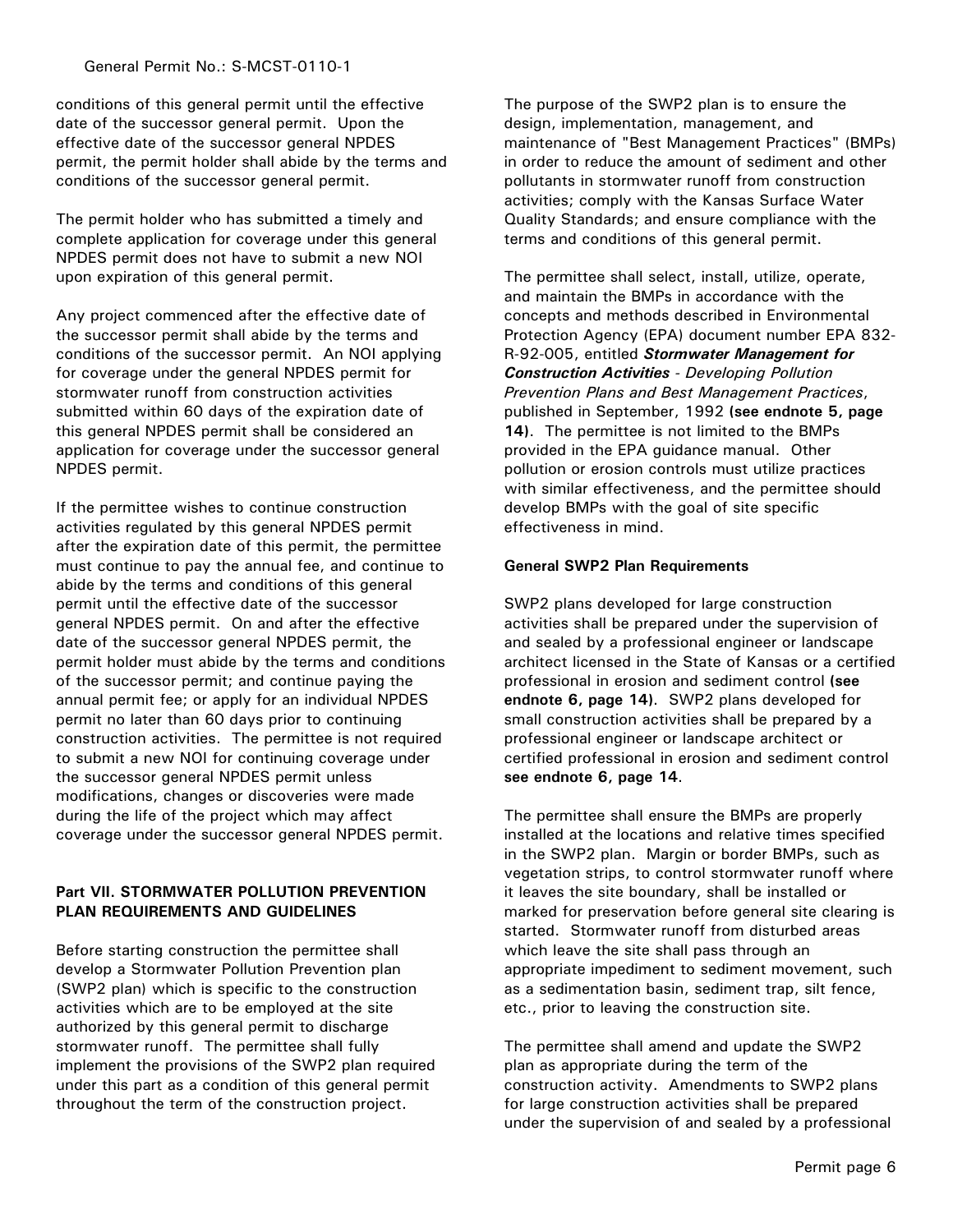engineer or landscape architect licensed in the state of Kansas, or a certified professional in erosion and sediment control **(see endnote 6, page 14)**l. Amendments to SWP2 plans for small construction activities shall be prepared under the supervision of and sealed by a professional engineer or landscape architect licensed, or a certified professional in erosion and sediment control **(see endnote 6, page 14)**. The permittee shall amend the SWP2 plan, at a minimum, whenever:

> there is a change in design, operation, or maintenance of BMPs;

there is a change in the design of the construction project which could significantly affect the quality of the stormwater runoff or the use of designated BMPs;

the permittee's inspections indicate deficiencies in the SWP2 plan or any BMP;

KDHE notifies the permittee of deficiencies in the SWP2 plan;

the SWP2 plan is determined to be ineffective in significantly minimizing or controlling erosion and sedimentation (e.g. there is evidence, such as excessive site erosion, or excessive sediment deposits in streams or lakes); or

KDHE determines violations of Surface Water Quality Standards may occur or have occurred.

The permittee shall provide a copy of the SWP2 plan to KDHE; or EPA upon request.

The permittee shall notify each contractor or entity (including utility crews, and city employees or their agents) who will perform work at the site of the existence of the SWP2 plan and what action or precautions shall be taken while on-site to minimize the potential for erosion and the potential for damaging any BMP. The notification shall be in writing.

The permittee shall provide contractors who are responsible for installation, operation, or maintenance of any BMP a copy of the SWP2 plan. The permittee shall have each such contractor sign a KDHE Contractor Certification form. The permittee shall provide a copy of this form to KDHE; or EPA upon

#### request.

The permittee, a duly authorized representative, and/or the contractor(s) responsible for installation, operation, and maintenance of the BMPs shall keep a current copy of the SWP2 plan on the project site.

## **Contents of SWP2 Plan.**

**Site Description.** The permittee's SWP2 plan shall include all of the information provided in the NOI. The SWP2 plan shall expand upon the NOI information in order to make the SWP2 plan a working document which contractors and site construction workers can use to guide the installation and maintenance of BMPs.

**Description of Best Management Practices.** The permittee's SWP2 plan shall include a description of the BMPs they will use at the site. The SWP2 plan shall provide the following general information for each BMP which will be used one or more times at the site:

a physical description of the BMP;

the site and physical conditions which must be met for effective use of the BMP;

the BMP installation / construction procedures, including typical drawings; and

operation and maintenance procedures for the BMP.

The SWP2 plan shall provide the following information for each specific instance where a BMP is to be installed:

whether the BMP is temporary or permanent;

where, in relation to other site features, the BMP is to be located;

when, in relation to each phase of the construction procedures to complete the project, the BMP will be installed; and

what site conditions must be met before removal of the BMP, if the BMP is not a permanent BMP.

## **Temporary and Permanent Non-Structural BMPs**.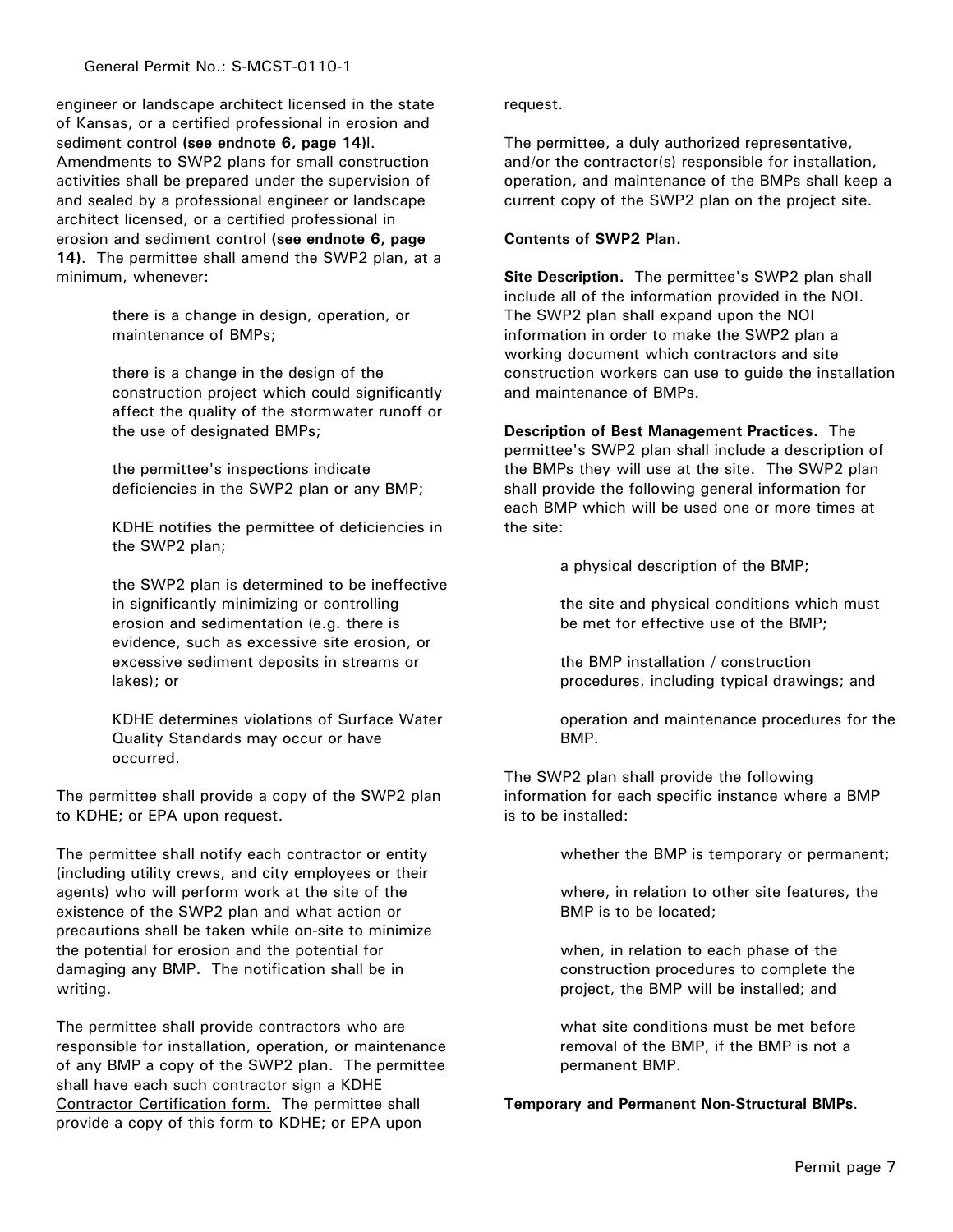Examples of non-structural BMPs which the permittee should consider specifying in the SWP2 plan include: temporary seeding, final seeding, mulching, geotextiles, sod stabilization, protection of existing vegetation for use as buffer strips (especially along drainage courses), protection of trees, preserving existing stream channels as overflow areas when channel shortening is allowed, soil stabilizing emulsions and tackifiers, mulch tackifiers, preservation of mature vegetation, stabilized site entrances/exits, and other appropriate BMPs.

The permittee's SWP2 plan shall require existing vegetation to be preserved where practical, and the time period for soil areas to be without vegetative cover is to be minimized to the extent practical.

Clearing and grubbing within 50 feet of a defined drainage course should be avoided.

Where changes to defined drainage courses are to occur as part of the project, clearing and grubbing within 50 feet of the defined drainage course should be delayed until all materials and equipment necessary to complete the drainage change are on site.

Changes to defined drainage courses shall be completed as quickly as possible once the work has been initiated. The area impacted by the construction of the drainage course change is to be re vegetated or protected from erosion as soon as possible.

Where soil disturbing activities are scheduled to be stopped in an area, the disturbed areas shall be protected from erosion by maintaining the erosion control BMPs, or stabilizing the area with mulch or other similarly effective soil stabilizing BMPs.

# **Temporary and Permanent Structural BMPs.**

Examples of structural BMPs which the permittee should consider specifying in the SWP2 plan include: diverting flows from undisturbed areas away from disturbed areas, silt (filter fabric or straw bale) fences, earthen diversion dikes, drainage swales, sediment traps, rock check dams, subsurface drains (to gather or transport water for surface discharge elsewhere), pipe slope drains (to carry concentrated flow down a slope face), level spreaders (to distribute concentrated flow into sheet flow), storm drain inlet protection and outlet protection, reinforced soil retaining systems, gabions, temporary or

permanent sediment basins, and other appropriate BMPs.

# **Sedimentation Basins**.

The permittee's SWP2 plan shall require a sedimentation basin, where feasible, for each drainage area with 10 or more acres disturbed at one time. The sediment basin needs to be designed and maintained to provide at least 3,600 cubic feet of storage per acre drained. Where use of a sediment basin of this size is impractical, the SWP2 plan shall evaluate and specify other similarly effective BMPs to be employed to minimize erosion and control sediment. The permittee's SWP2 plan shall require the sediment basin be maintained until final stabilization of the area served by the sediment basin. The 3,600 cubic feet of storage area per acre drained criteria does not apply to flows from areas where such flows are diverted around both the disturbed area and the sediment basin.

The permittee's SWP2 plan shall require both temporary and permanent sedimentation basins to have a stabilized emergency spillway to minimize the potential for erosion of the emergency spillway or sediment basin embankment.

## **Permanent Stormwater Management**.

The permittee's SWP2 plan shall include a description of the measures that will be installed during construction to control pollutants in stormwater runoff that will occur after construction activity has been completed. These would include drainage channels or systems; outlet control devices, detention basins, oil water separators, catch basins, etc. This general permit does not require the permittee or his contractors to operate or maintain these measures beyond the date of KDHE's acceptance of the Notice of Termination.

**Additional Site Management BMPs**. The permittee's SWP2 plan shall address other BMPs, as required by site activities, to prevent contamination of stormwater runoff. Such BMPs include:

> solid and hazardous waste management including: providing trash containers and regular site clean up for proper disposal of solid waste such as scrap building material, product/material shipping waste, food containers, and cups; and providing containers and proper disposal for waste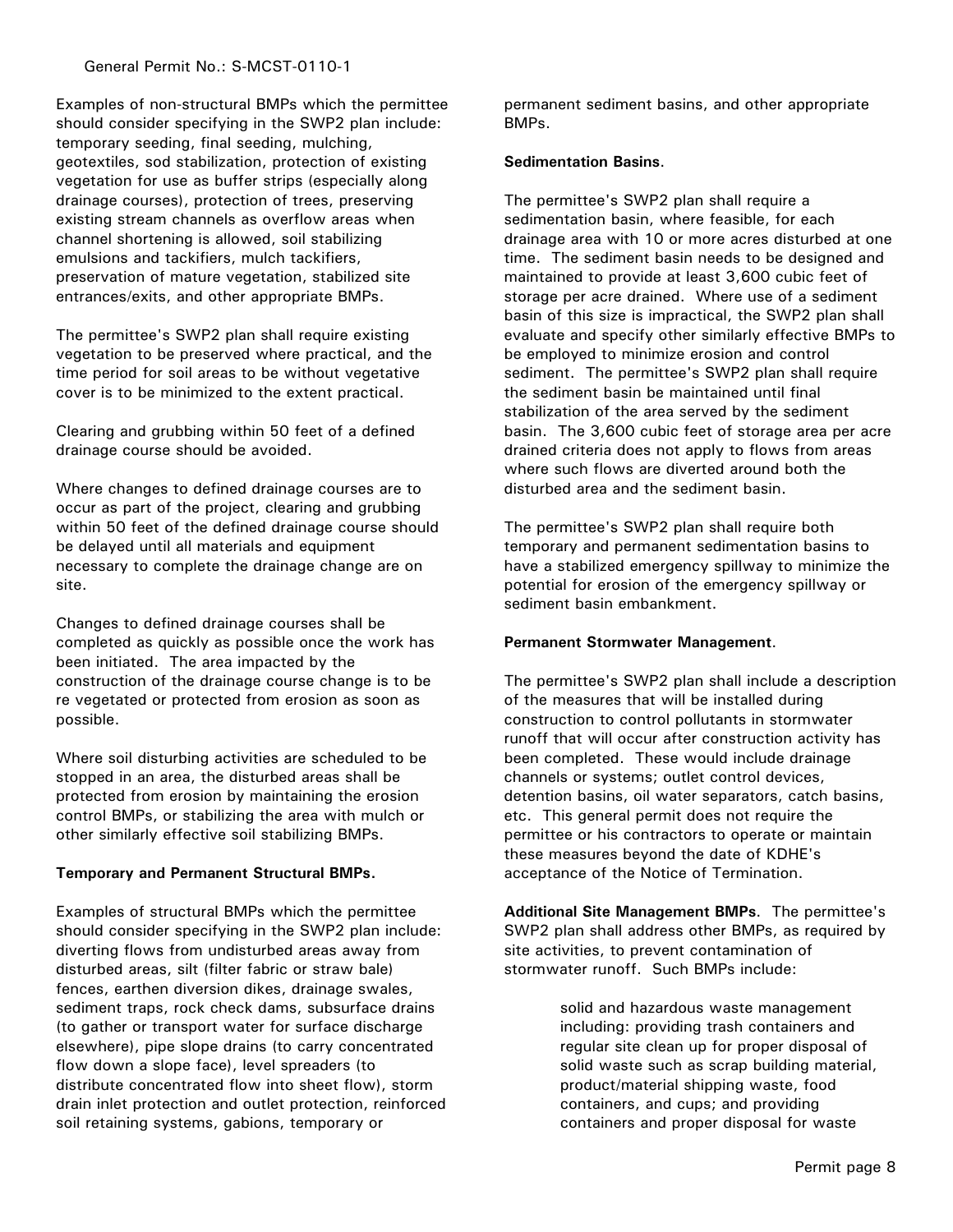paints, solvents, and cleaning compounds, etc.;

providing portable toilets for proper disposal of sanitary sewage;

storing construction materials away from drainage courses and low areas; and

installing containment berms and using drip pans at fuel and liquid storage tanks and containers.

## **Site Inspections by Permittee**

The permittee shall ensure the construction site is inspected on a regular schedule and within twentyfour hours of the end of a storm which results in precipitation of 0.5 inches or greater. The frequency of regular inspections should be proportional to the amount of construction activity. The permittee should increase the frequency of inspections when construction activity increases. Regularly scheduled inspections shall at a minimum be once per month. For disturbed areas which have not been finally stabilized all installed BMPs and other pollution control measures shall be inspected for proper installation, operation and maintenance. Locations where stormwater runoff leaves the site shall be inspected for evidence of erosion or sediment deposition. Any deficiencies shall be noted in a report of the inspection and corrected within seven calendar days of the inspection. The permittee shall promptly notify the site contractors responsible for operation and maintenance of BMPs of deficiencies.

A report of each inspection shall be made. The inspection report is to include the following minimum information: inspector's name, date of inspection, observations relative to the effectiveness of the BMPs, actions taken or necessary to correct deficiencies, and listing of areas where construction operations have permanently or temporarily stopped.

The inspection report shall be signed by the permittee or by the person performing the inspection if duly authorized in accordance with Part IX, Signatory Requirements, of this general permit.

The permittee shall maintain site inspection reports on-site or with at the records storage location identified in the NOI. The permittee shall provide a copy of the site inspection reports to KDHE; or EPA upon request.

# **Part VIII. PROJECT COMPLETION**

The permittee shall notify KDHE of the project completion by submitting a Notice of Termination (NOT). The permittee shall sign the NOT and mail it to KDHE at the address given in Part IX of this general permit.

When the soil disturbing activities are complete, and the final stabilization has been achieved, the permittee can terminate coverage under this general permit by submitting the NOT. The project is considered to be stabilized when either perennial vegetation, pavement, buildings, or structures using man-made materials cover all areas which have been disturbed. Vegetation must have a density of at least 70 percent of undisturbed areas at the site.

# **Part IX. GENERAL REQUIREMENTS OF THIS PERMIT**

## **Records**

The permittee shall maintain all records required by this general permit for a period of three (3) years following the date on the NOT. All records shall be kept on-site or in a readily available location identified in the NOI until final stabilization has been completed. After final stabilization has been completed, records may be maintained at the permittee's main office.

Records shall be readily available during normal business hours.

Records which shall be maintained by the permittee include, but are not limited to;

- The NOI authorized by KDHE, and supporting documentation used to apply for authorization under this general permit;
- the SWP2 plan for the site named in the authorized NOI, and any amendments to the SWP2;
- all site inspection records;
- all contractor's certifications;
- clearance letters, from KDWP or KSHS, if required to obtain coverage under this general permit;
- Individual Lot Certification (ILC) forms;
- and the NOT.

Except for data determined to be confidential *under*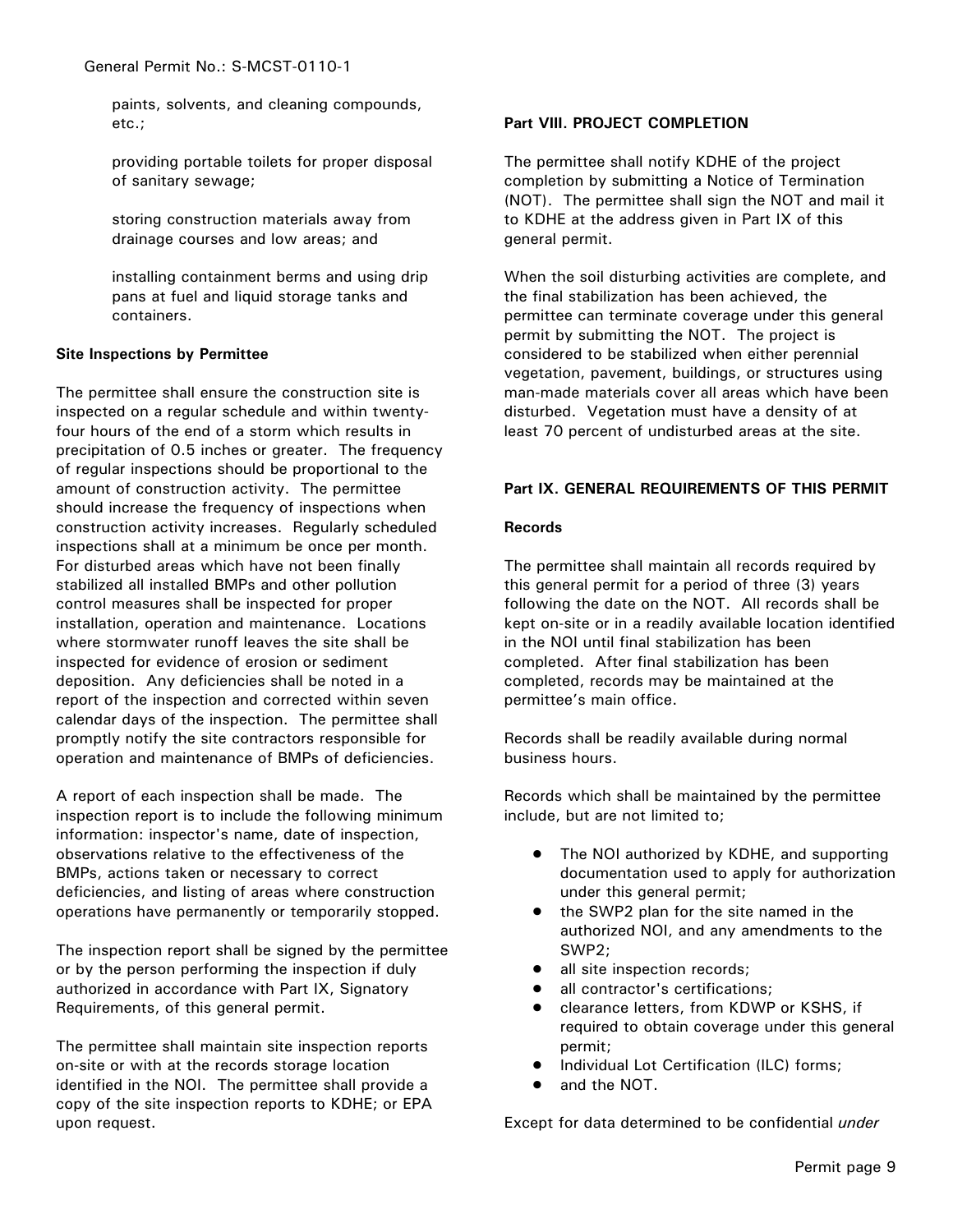General Permit No.: S-MCST-0110-1

*33 USC Section 1318*, all reports prepared in accordance with the terms of this permit shall be available for public inspection at the offices of the Department. Effluent data shall not be considered confidential. Knowingly making any false statement on any such report or tampering with equipment to falsify data may result in the imposition of criminal penalties as provided for in 33 USC Section 1319 and KSA 65-170c.

All forms, reports, or other correspondence (except the Notice of Intent (NOI), the Notice of Termination (NOT), and the Notice of Transfer of Ownership (NOTO)) shall be accompanied by a KDHE Document Certification form.

# **Contact Address**

Applicants can download copies of all notifications, forms, references, or the general NPDES permit from the KDHE Stormwater Website at:

## http://www.kdhe.state.ks.us/stormwater/index.html

All notifications, forms, reports, or other correspondence which must be submitted to KDHE as required by this general permit shall be sent to:

> Kansas Department of Health and Environment Bureau of Water, Industrial Programs Section 1000 SW Jackson, Suite 420 Topeka, KS 66612 - 1367

## **Duty to Comply.**

The permittee shall comply with all conditions of this general permit. Any noncompliance with this general permit constitutes a violation of the CWA, K.S.A. 65- 164 and 65-165, and/or K.A.R. 28-16-28 et seq. Noncompliance may result in enforcement action; termination of this authorization; denial of a permittee's application for continuing coverage; or amendment of this authorization.

It shall not be a defense for a permittee in an enforcement action to contend that it would have been necessary to halt or reduce the permitted activity in order to maintain compliance with the conditions of the general NPDES permit.

After implementation of the stormwater pollution prevention plan, if stormwater discharges adversely affect water quality, or causes violations of any other provision of this general NPDES permit, the permittee

shall modify and implement the stormwater pollution prevention plan to address the non-compliance.

Failure to comply with the requirements of the general permit subjects the permittee to enforcement actions including revocation of the authorization to discharge under this general permit, a requirement to discontinue the permitted activity, fines and/or possible imprisonment.

#### **Duty to Provide Information and Site Access**

The permittee shall furnish to KDHE; the EPA; or any local agency having jurisdiction for any aspect of the project, any information which is requested to determine compliance with this general permit.

When the permittee becomes aware they failed to submit any relevant facts or submitted incorrect information to KDHE, they shall promptly submit such facts or information to KDHE at the address given in Part IX.

The permittee shall allow the Director or an authorized representative of KDHE, the EPA, or, local agency having jurisdiction over the project, upon the presentation of proper credentials and other documents as may be required by law, to:

> enter upon the site where a regulated construction project or activity is located or conducted or where records must be kept under the conditions of this general permit;

obtain samples of any discharge to waters of the State;

have access to and copy at reasonable times, any records which must be kept under the conditions of this general permit; and

inspect any facilities or equipment (including monitoring equipment and BMPs).

## **Signatory Requirements**

The Notice of Intent (NOI), the Notice of Termination (NOT), and the Notice of Transfer of Ownership (NOTO) and all forms, reports, or other correspondence which must be submitted to KDHE as required by this general permit shall be signed and certified by the permittee or his duly authorized representative.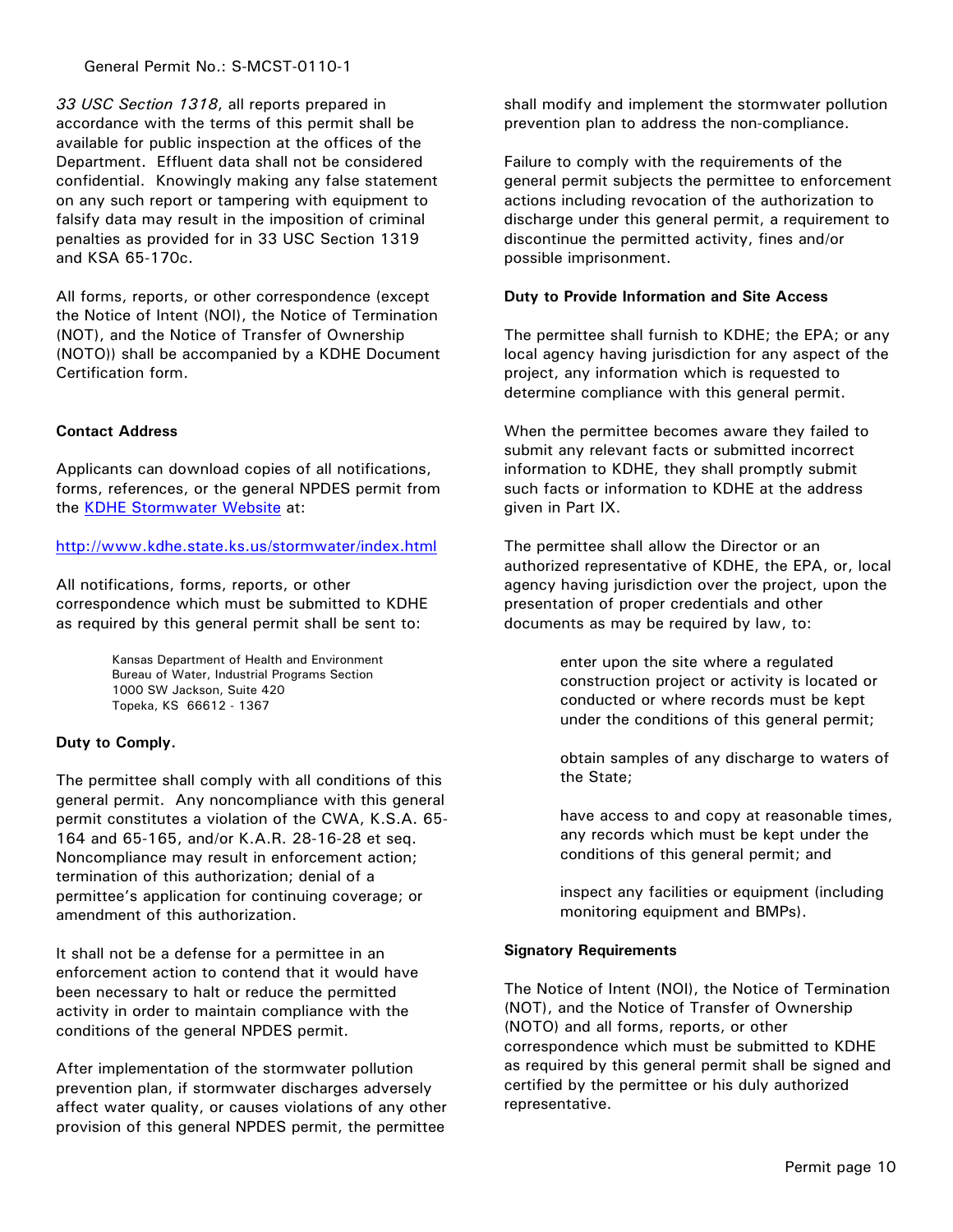The Notice of Intent, all SWP2 plans, inspection reports or information either submitted to KDHE or the operator of a separate storm sewer system, or which this general permit requires to be maintained by the permittee, shall be signed and certified by the permittee or his duly authorized representative.

The permittee shall certify all forms, reports, or other correspondence (except the NOI, NOT, and NOTO) which do not have a signature block by submitting a signed KDHE Document Certification form.

# **Signature Delegation**.

A person is a duly authorized representative only if the authorization is made in writing by the permittee and submitted to KDHE. The authorization may be to a specific person or to a specified position within the permittee's organization. The authorization may be for all aspects of the project or only for a portion of the project, such as inspection reports.

If the signature delegation is no longer accurate because a different individual or organizational position has responsibility for a particular aspect or for the overall operation of the construction site, the permittee shall send a new authorization to KDHE.

## **Chemical and Sewage Spills**

In case of a spill emergency call: (24 hours a day)

U.S. EPA National Response Center: (800) 424-8802

| Kansas Division of Emergency Management: (KDEM) |                |
|-------------------------------------------------|----------------|
|                                                 | (785) 296-3176 |
| $KDHE$ : (24 hours a day)                       | (785) 296-0614 |

KDHE may also be reached at (785) 296-1679 during regular business hours. KDEM may also be reached at (785) 296-3176 during regular business hours.

## **Hazardous Substance and Oil Spill Reporting**.

The permittee or authorized representative is required to notify the U.S. EPA National Response Center (800-424-8802) in accordance with the requirements of 40 CFR 117 and 40 CFR 302 as soon as the discharge of any hazardous substance or oil in excess of the reportable quantity has been discovered. A reportable quantity of oil is the quantity which causes a "film or sheen upon or discoloration of the surface of the water or adjoining shorelines or causes a

sludge or emulsion to be deposited beneath the surface of the water or upon adjoining shorelines." Reportable quantities for hazardous substances are listed in the cited CFRs.

The permittee is also required to notify the Local Emergency Planning Agency and the Kansas Division of Emergency Management (KDEM). The Kansas Division of Emergency Management may also be reached 24 hours a day at (785) 296-3176.

# **Sewage, Wastes, Materials, and Substances - Spill Reporting**.

Any discharge or escape of sewage, substances, materials, or wastes, as set forth in K.S.A. 65-171d, which are, or threaten to contaminate or alter any of the properties of the waters of the State or pollute soil in a detrimental, harmful, or injurious manner or create a nuisance, shall immediately be reported to the Kansas Department of Health and Environment. The report shall be made by the permittee, or the owner of the spilled materials, or their respective authorized representative.

In the case of discharges under conditions other than those allowed in a valid NPDES permit, the report shall be made by the permittee or his duly authorized representative. The report shall be made by telephone to KDHE at 785-296-1679 during regular business hours or 785-296-0614 during nonbusiness hours in accordance with K.A.R. 28-48-1 et seq.

Nothing in this general permit shall be construed to preclude KDHE's institution of any legal action or relieve the permittee from any responsibilities, liabilities, or penalties to which the permittee is or may be subject under the CWA (33 U.S.C. Section 1321); the Comprehensive Environmental Response, Compensation and Liability Act (CERCLA); K.S.A. 65- 161 et seq.; or under state or federal statutes or regulations governing oil or hazardous substances or wastes.

# **Requiring a Different NPDES Permit**

The Director may require the permittee to apply for and obtain an individual permit or different general permit if:

> the permittee is not in compliance with the conditions of this general permit;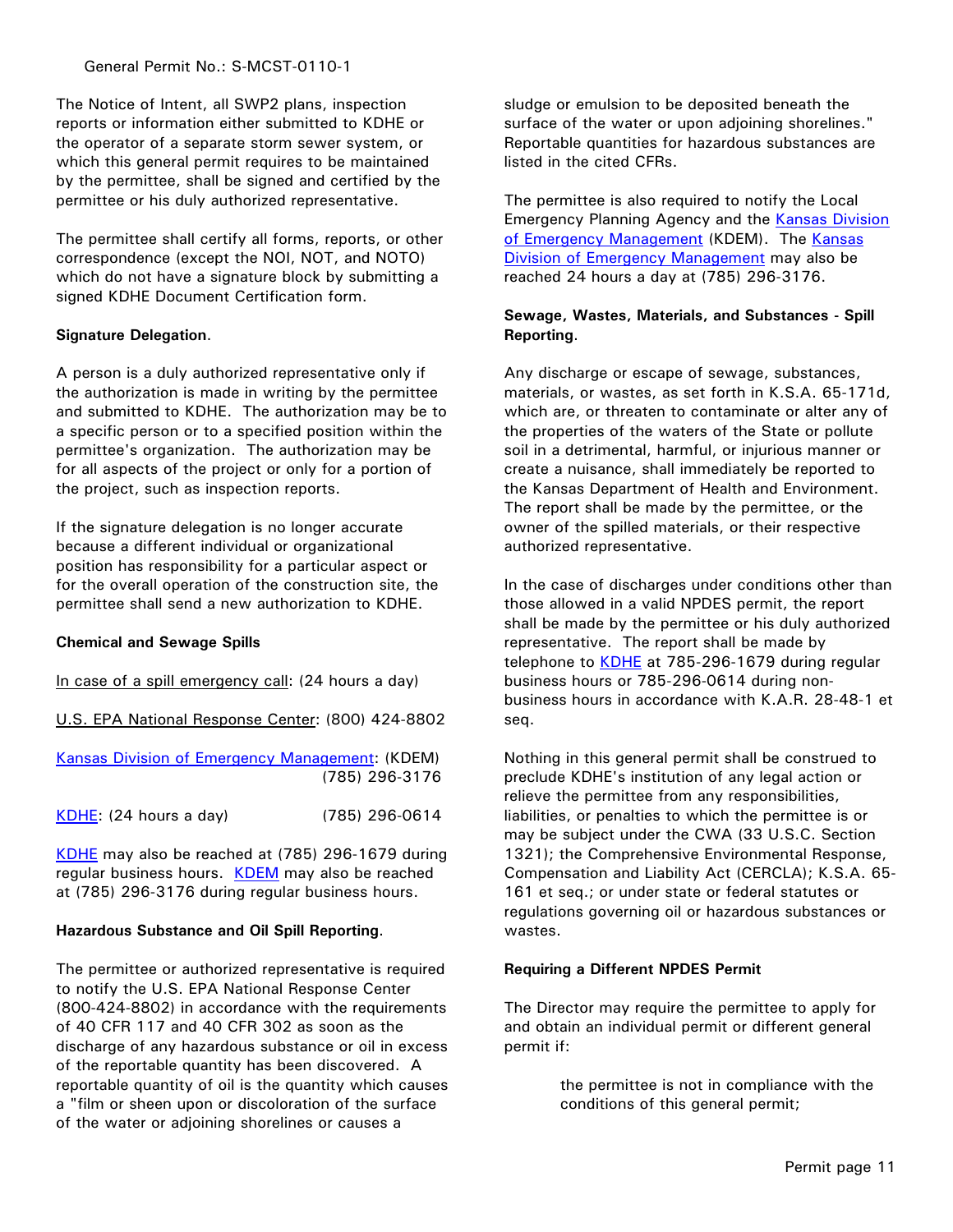the discharge no longer qualifies for this general permit due to changed site conditions or regulations; or

information becomes available which indicates water quality standards have been, or may be violated.

The permittee will be notified in writing of the need to apply for an individual permit or a different general permit. When an individual permit or different general permit is issued to the authorized permittee, the applicability of this general permit to the permittee is automatically terminated upon the effective date of the individual or different general permit, whichever the case may be.

# **Transfer of Ownership**

**Entire Tract.** Coverage under this general NPDES permit is transferable. The current permittee and the new permittee shall complete a Notice of Transfer of Ownership (NOTO) form and send it to KDHE at the address given in Part IX of this general permit.

The permittee named on the first page of the authorized NOI shall submit a Notice of Transfer of Ownership (NOTO) and a Notice of Termination (NOT) bearing original signatures within 14 days of the transfer of title to the entire permitted tract.

**Individual Lot or Lots.** The permittee who transfers ownership of a lot or parcel of the overall permitted area and the new owner or operator of the lot or parcel shall complete an Individual Lot Certification (ILC) form for each lot, lots or parcels sold. The ILC does not constitute a transfer of the permit. The ILC is an agreement between the new owner or operator of the lot or parcel and the permittee to implement the SWP2 plan and the conditions of the general NPDES permit cooperatively.

The permittee shall maintain these ILC forms on site, or in the readily available location identified in Section I of the NOI. The permittee shall provide ILC forms to KDHE; EPA; or any other government agency upon request.

## **Part X. STANDARD CONDITIONS**

In addition to the conditions specified in this general permit, the permittee shall comply with the following Standard Conditions.

#### **Proper Operation and Maintenance**

The permittee shall effectively operate and maintain all pollution control measures and systems necessary to achieve compliance with the terms and conditions of this general permit at all times.

Pollution control systems, erosion control measures or best management practices which require maintenance shall be maintained, repaired or replaced in a timely manner to avoid discharging stormwater runoff laden with pollutants or sediment which adversely impacts water quality.

The permittee shall take all necessary steps to minimize or prevent any adverse impact to waters of the State resulting from noncompliance with any requirements specified in this permit, including any monitoring as necessary to determine the nature and impact of the noncomplying discharge. When necessary to maintain compliance with the permit conditions, the permittee shall halt or reduce those activities under its control.

When necessary to achieve compliance with the terms and conditions of this general permit, the permittee shall install, operate and maintain backup systems or auxiliary facilities to supplement the erosion control measures and best management practices proposed in the NOI.

# **Severability**

The provisions of this general permit are severable, and if any provision of this general permit, or the application of any provision of this general permit to any circumstance, is held invalid, the application of such provision to other circumstances, and the remainder of this general permit, shall not be affected thereby.

## **Permit Modifications and Terminations**

As provided by K.A.R. 28-16-62, after notice and opportunity for a hearing, this general permit may be modified, suspended, revoked, or terminated in whole or in part during its term for cause as provided for, but not limited to those set forth in K.A.R. 28-16-62 and K.A.R. 28-16-28b through f.

The permittee shall furnish to the Director, within a reasonable amount of time, any information which the Director may request to determine whether cause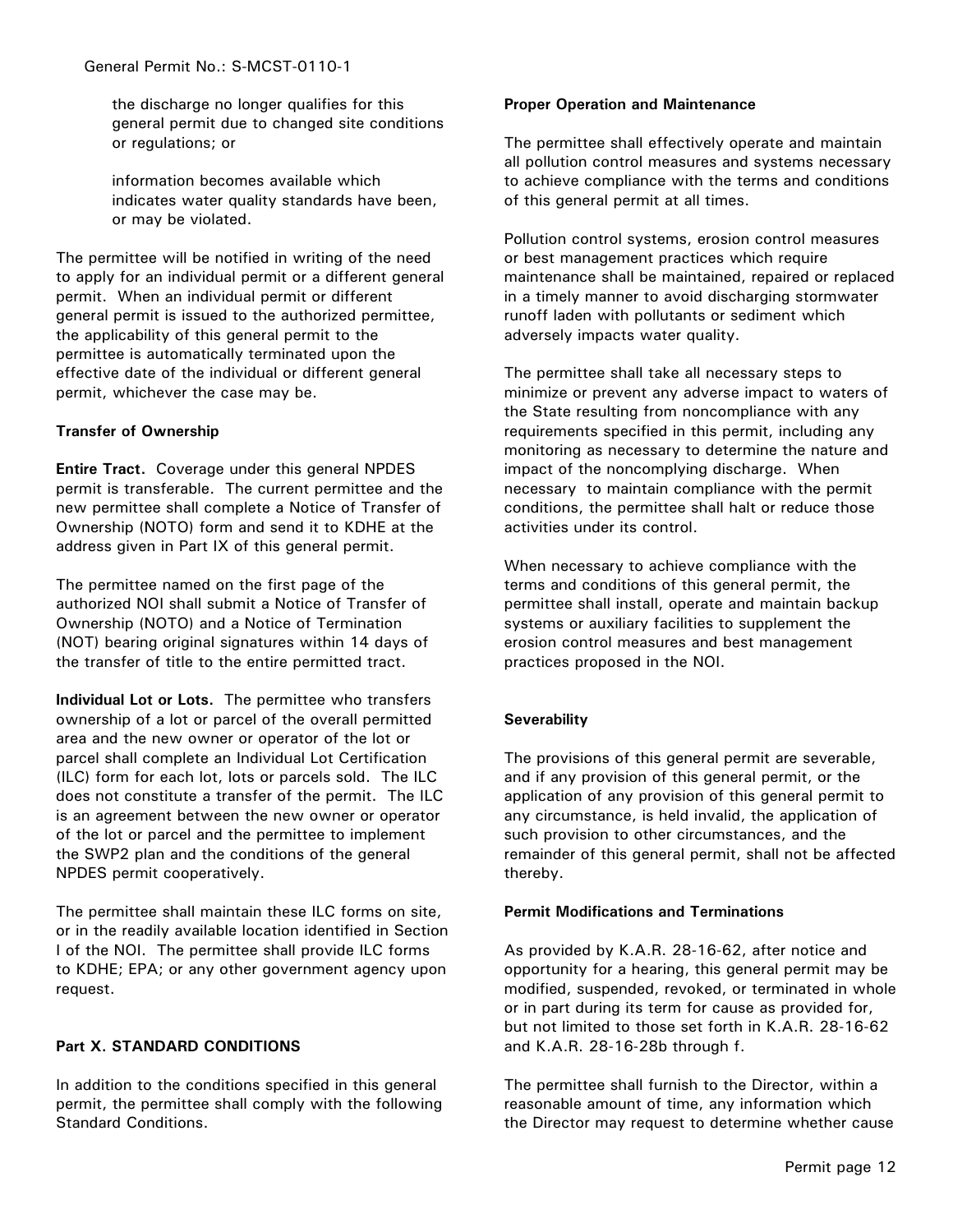exists for modifying, revoking and reissuing, or terminating this general permit.

# **Change in discharge**

All discharges authorized herein shall be consistent with the requirements and conditions of this permit.

Any modification or change in the project scope which increases the amount of soil disturbed by 10% or more; or any change in the pollution control measures or best managements practices; or any change in the discharge location(s); which affects a receiving water not listed in the NOI shall be reported to KDHE at least sixty (60) days prior to implementation. Such changes must be approved by KDHE before the modifications to the project can be implemented. The SWP2 plan shall be updated to reflect significant changes to the project in accordance with the applicable requirements of this general permit.

# **Discovery during Construction**

In the event soil contamination or hazardous substances are discovered at the site during construction activities, the permittee shall report the discovery to KDHE verbally within 24 hours, and within 5 business days in writing.

Any discovery during construction activities which affects a threatened or endangered species, or a historical or archeological site, or in the receiving water body, needs to be reported to the KDWP or KSHS. Until site evaluations have been completed and instruction have been provided by the appropriate agencies, construction activities in the affected area need to be avoided.

If soil contamination, hazardous substances, threatened or endangered species, or historical or archeological sites are discovered during construction activities, the SWP2 plan shall be updated to reflect this new information in accordance with the requirements and conditions of this general permit.

## **Removed substances**

Solids, sludge, sediments, or other pollutants removed in the course of treatment or control of stormwater runoff shall be properly managed, in accordance with applicable statutes and regulations to prevent pollution of surface water, groundwater, or soil.

# **Civil, Criminal, and Administrative Penalties**

Kansas law provides for civil and criminal punishment including fines and imprisonment for violations of this general permit.

Nothing in this general permit shall be construed to relieve the permittee from civil, criminal, and/or administrative penalties as provided for in K.S.A. 65- 171f, K.S.A. 65-170d, K.S.A. 65-167, and 33 U.S.C. Section 1319 (enforcement). Knowingly making any false statement on any report or tampering with equipment to falsify data may result in the imposition of criminal penalties as provided for in 33 U.S.C. Section 1319 and K.S.A. 65-170c.

# **Property Rights**

The issuance of this general permit does not convey any property rights in either real or personal property, or any exclusive privileges, nor does it authorize any injury to private property, nor any invasion of personal rights, nor any infringement or violation of Federal, State or local laws or regulations. This general permit in no way reduces or eliminates the permittee's responsibilities to landowners whose property may be traversed by stormwater runoff from the project site either before, during, or after construction of the planned project. It is the permittee's responsibility to obtain any necessary approvals from any affected property owner.

# **Duty to Mitigate**

The permittee shall take all reasonable steps to minimize or prevent any discharge in violation of this general permit which has a reasonable likelihood of adversely affecting human health or the environment.

## **Bypass**

Any diversion or bypass of facilities necessary to maintain compliance with the general permit is prohibited except where necessary to prevent loss of human life, personal injury, or severe property damage, and where no feasible alternative to the bypass exists.

Any bypass which occurs during construction activities which may affect a threatened or endangered species, or a historical or archeological site, on site or in the receiving water body, shall be reported to KDHE verbally within 24 hours, and within 5 business days in writing.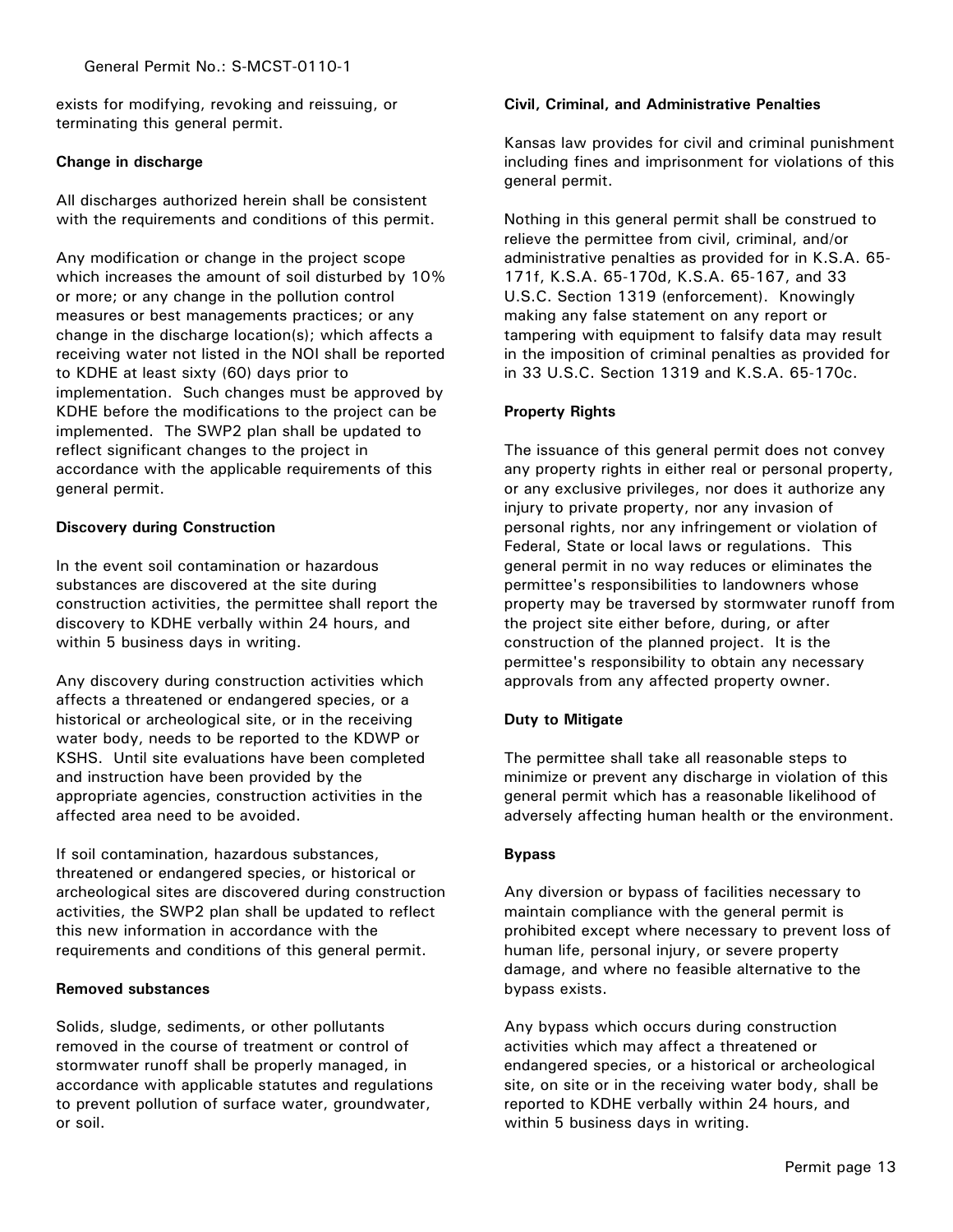If a bypass occurs during construction activities, the SWP2 plan shall be updated to prevent future occurrences in accordance with the requirements and

# **ENDNOTES**

1. The general NPDES permit, application forms, guidance material, the rainfall erosivity waiver application, and reference material is available at the KDHE Stormwater Website: www.kdhe.state.ks.us/stormwater/index.html. The website also provides links to EPA guidance documents and the instructions for the rainfall erosivity calculation, Fact Sheet 3.1 - Storm Water Phase II Final Rule Construction Rainfall Erosivity Waiver

Material available on the KDHE Stormwater Website includes; the General NPDES Permit; Notice of Intent; Notice of Termination; Notice of Transfer of Ownership; Document Certification form; Contractors Certification form; Individual Lot Certification form; and the Definitions and Acronyms; in Adobe Acrobat Reader format (pdf).

Reference material available on the KDHE Stormwater Website includes Frequently Asked Questions; the Fact Sheet: Erosion Control for Home Builders; the Rainfall Erosivity Waiver Application; a list of Exceptional State Waters, Special Aquatic Life Use Waters and Outstanding National Resource Waters; a list of Public Water Supply Surface Water Intakes and the complete Kansas Surface Water Register; in Adobe Acrobat Reader format (pdf).

A list of MS4 operators who have or may be required to have a local stormwater pollution prevention program is also available on the KDHE Stormwater Website. This list is provided maintained for information only, and will not necessarily include all MS4 operators with a local program.

2. The owner or operator must determine whether discharging stormwater runoff from construction activities on the site are subject to any local applicable requirements. To determine the local requirements applicable to each construction project, the owner or operator must contact the local Municipal Separate Storm Sewer System (MS4) operator. At the time of permit issuance, Kansas City, Topeka and Wichita regulate discharges of stormwater runoff from construction activities. During the life of this general NPDES permit, small, medium and large MS4 operators which operate MS4s in urbanized areas may develop local requirements for discharging stormwater runoff from construction activities. MS4 operators may be any level of government or any public entity as described in the definitions and are not limited to just municipalities. A list of MS4 operators who have or may be required to have a local stormwater pollution prevention program is available on the KDHE Stormwater Website. This list is provided maintained for information only, and will not necessarily include all MS4 operators with a local program.

3. If the applicant uncertain if the project is located on Indian Lands, please contact the Bureau of Indian Affairs at (785) 486-2161 or the EPA Region VII Office of Policy and Management, Program Integration Branch at (913) 551-7045. EPA is the permitting authority on Indian lands. To request authorization to discharge stormwater runoff from construction activities conducted on Indian lands, the applicant must contact EPA.

4. To determine if your project is located near one of these areas find the stream segment(s) or lake(s) which receive(s) the stormwater runoff on the Kansas Surface Water Register Maps, then check the designated uses of the stream segment(s) or lake(s) in the Kansas Surface Water Register. Applicants can download a copy of the Surface Water Register from the KDHE Stormwater Website. Copies of the Kansas Surface Water Register & Maps can be obtained by writing to KDHE at the address provided on page 10.

5. This document is available through National Technical Information Services (NTIS) at www.ntis.gov. The NTIS publication number is PB92-235951. The NTIS order desk phone number is (800) 553-6847. EPA document 832-R-92-005 may also be downloaded from the **EPA Stormwater Program** website in Adobe Acrobat Reader format (pdf) at cfpub1.epa.gov/npdes/home.cfm?program\_id=6. This document is also available through the EPA Water Resources Center at (202) 260-7786.

6. Certification as a professional in erosion and sediment control (CPESC) is available through the Soil and Water Conservation Society and the International Erosion Control Association. Call 1-800-THE-SOIL, 1-800-843-7645 or